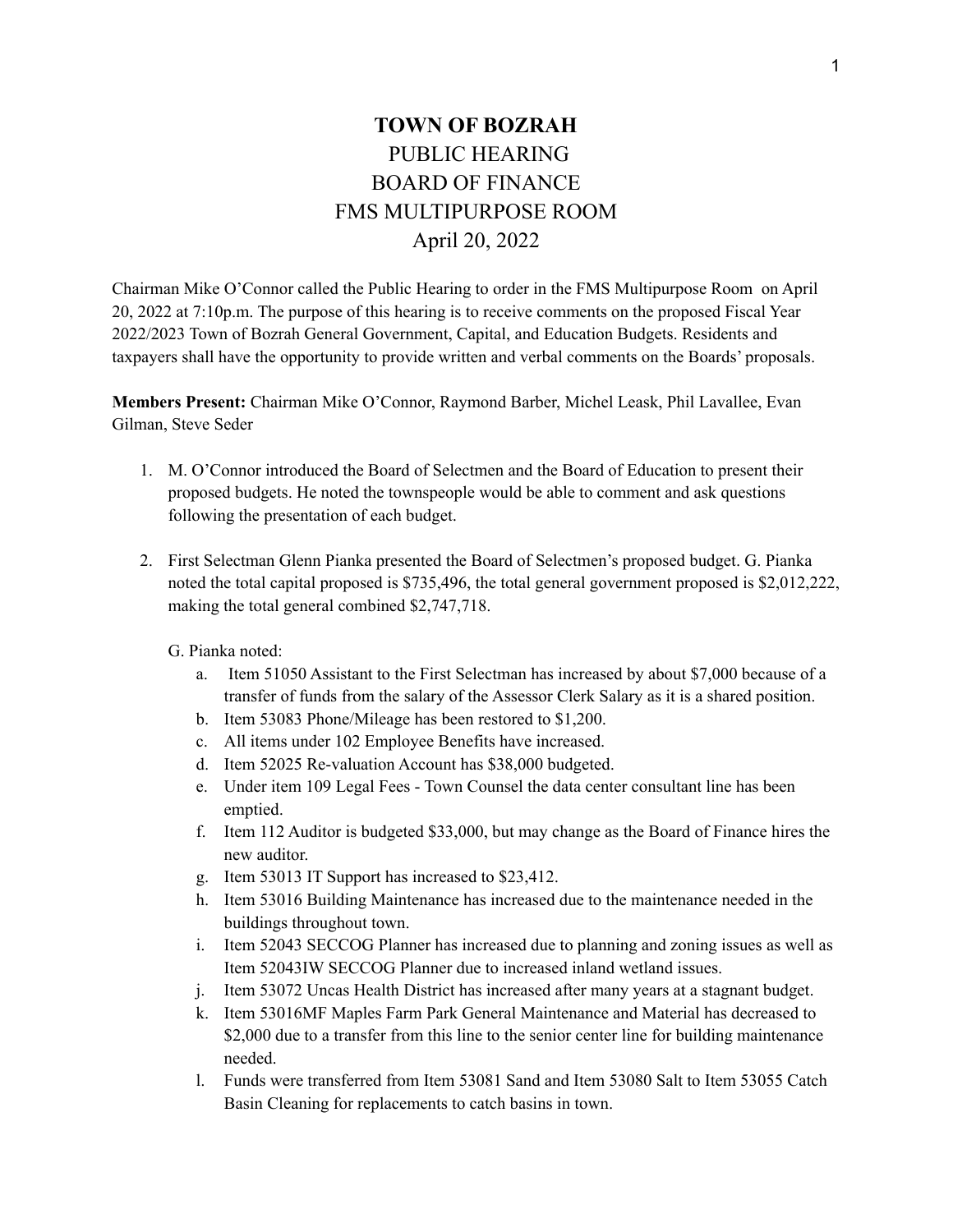- m. Item 52030 Trash Tipping Fees and Item 52032 Hauling Fees have increased by 5%.
- n. Item 54161 Summer Program has been restored.
- o. Item 52081 Overlay Town Roads has been increased to \$195,000
- p. Item 54065 DPW Equipment has increased due to the cost of equipment as a new mower was purchased.
- q. Item 55009 IT Capital increased significantly to \$19,100 for updated security systems at town buildings.
- 3. Comments on the First Selectmen's Budget
	- a. Steve Seder commented on the pavilion planned for Maples Farm Park. G. Pianka noted the funds come from the Maples Farm Park Commission budget and the American Rescue Plan grant. S. Seder also commented on the Transfer Station fees. S. Seder commented on creating a canoe launch area connected to the pond.
	- b. Carolyn Dziengiel, Bashon Hill Road, commented on the supply line items throughout the budget questioning how that is categorized.G. Pianka explained that all supplies purchased are absolutely necessary for town operations.
	- c. A member of the public commented on the payroll services increase.
- 4. Superintendent Portia Bonner presented the Board of Education's proposed budget.
- P. Bonner noted:
	- a. Student Services Coordinator salary has increased.
	- b. The amount of paraprofessionals has decreased and 4 current employed paraprofessionals have taken training to become Registered Behavioral Technicians (RBT)
	- c. They have instituted the Preschool program for morning and afternoon.
	- d. The total number of students inBozrah is 281 with 170 in the elementary grades and 111 in the highschool grades.
	- e. There will be a 2.15% increase in salaries for all certified staff and a 2% increase in salaries for non-certified staff.
	- f. The Superintendent salary has increased by 2.15%.The Board is in the process of hiring a new permanent Superintendent.
	- g. A request has been made for a full time building substitute teacher.
	- h. NFA tuition is increasing by 2%.
	- i. An increase for materials due to textbooks, physical education equipment and online textbooks.
	- j. Increase for health insurance and benefits as more staff will be receiving them in the new fiscal year.
- 5. Comments on the Board of Education's Budget
	- a. Bill Ballinger, Lake Road, commented that the rate of increase in the BOE budget in the past years is not sustainable.